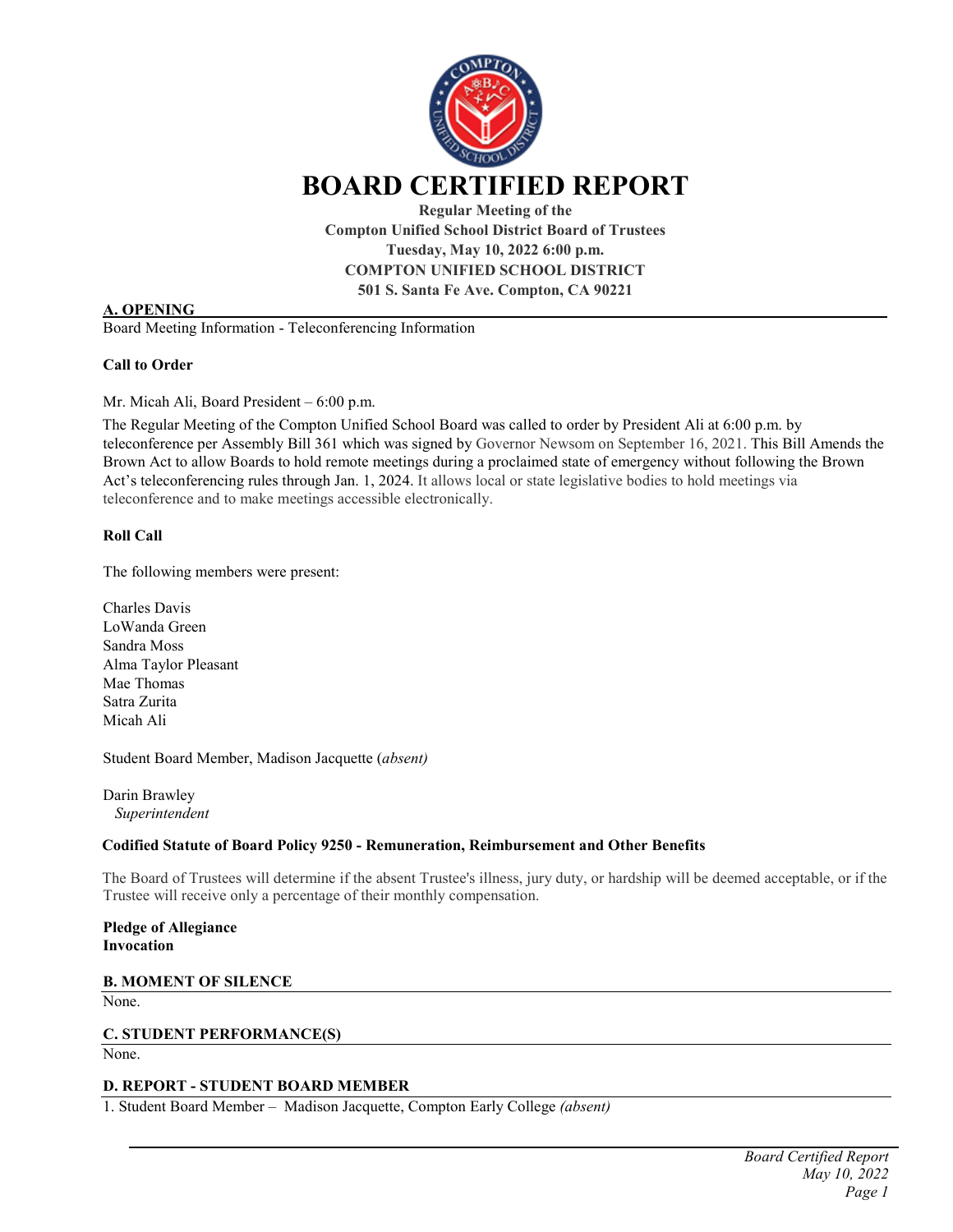# **E. PUBLIC COMMENTS ON CLOSED SESSION**

1. PUBLIC COMMENTS on CLOSED SESSION ITEMS None.

## **F. HEAR SPECIFIC CHARGES AGAINST EMPLOYEE(S) IF EMPLOYEE(S) RECEIVED A DISCIPLINARY NOTICE AND REQUESTS THAT CHARGES BE HEARD IN OPEN SESSION**

1. Hear Specific Charges Against Employee(s) if Employee(s) Received a Disciplinary Notice and Requests that Charges be Heard in Open Session

None.

#### **G. CLOSED SESSION**

1. 21/22-141a - MOTION TO RECESS TO CLOSED SESSION TO ADDRESS CLOSED SESSION AGENDA. \*\*\*MOTION CARRIED\*\*\*

2. Public Employee Discipline / Dismissal / Suspension / Reassignment / Release / Nonreelection / Nonreemployment / Leave/Resignation / Reinstatement (Pursuant to Government Code Section 54957)

3. Personnel Matters Public Employee Appointments (Government Code Section 54957) Action

4. Conference with Legal Counsel (Existing Litigation) - Pursuant to Government Code Section 54956.9(d)(1)

5. Conference with Legal Counsel (Anticipated Litigation) - Significant exposure to litigation pursuant to Government Code Section 54956.9(d)(2): Three Potential Cases - Including the Cases Identified Below

6. Conference with Legal Counsel (Anticipated Litigation) - Initiation of litigation pursuant to Government Code Section 54956.9(d)(4): One potential case

7. Matters Related to Students

- 8. Conference Labor Negotiators (Pursuant to Government Code Section 54957.6)
- 9. Conference with Real Property Negotiator

10. Joint Powers Agency Issue

- 11. Security Matters
- 12. Public Employees Complaints

### **H. PUBLIC COMMENTS ON OPEN SESSION**

1. PUBLIC COMMENTS - Agenda & Non-Agenda Items (Pursuant to Education Code 35145.5; and Government Code 54950, et seq.)

### **I. OPEN SESSION**

1. 21/22-141b - MOTION TO RECONVENE THE REGULAR BOARD MEETING \*\*\*MOTION CARRIED\*\*\*

2. 21/22-141c - Report Out of Closed Session

#### **J. COMMUNICATIONS**

1. INFORMATION - Bond Update (Facilities Dept.) \*\*\*RECEIVED AND FILED\*\*\*

2. RECOGNITION - Compton Unified School District Teacher of the Year - Catherine Borek (Educational Services)

### **K. SUPERINTENDENT'S REPORT**

None.

| THIS IS TO CERTIFIY THAT THIS IS A TRUE AND<br><b>CORRECT COPY OF THE ITEMS AS ACCEPTED AND</b><br>APPROVED BY THE BOARD/SUPERINTENDENT OF THE |
|------------------------------------------------------------------------------------------------------------------------------------------------|
| <b>COMPTON UNIFIED SCHOOL DISTRICT</b>                                                                                                         |
| $ITEM# 21/22 - 141a - 141c$                                                                                                                    |
|                                                                                                                                                |
| DARIN BRAWLEY, SUPERINTENDENT                                                                                                                  |
|                                                                                                                                                |
|                                                                                                                                                |
|                                                                                                                                                |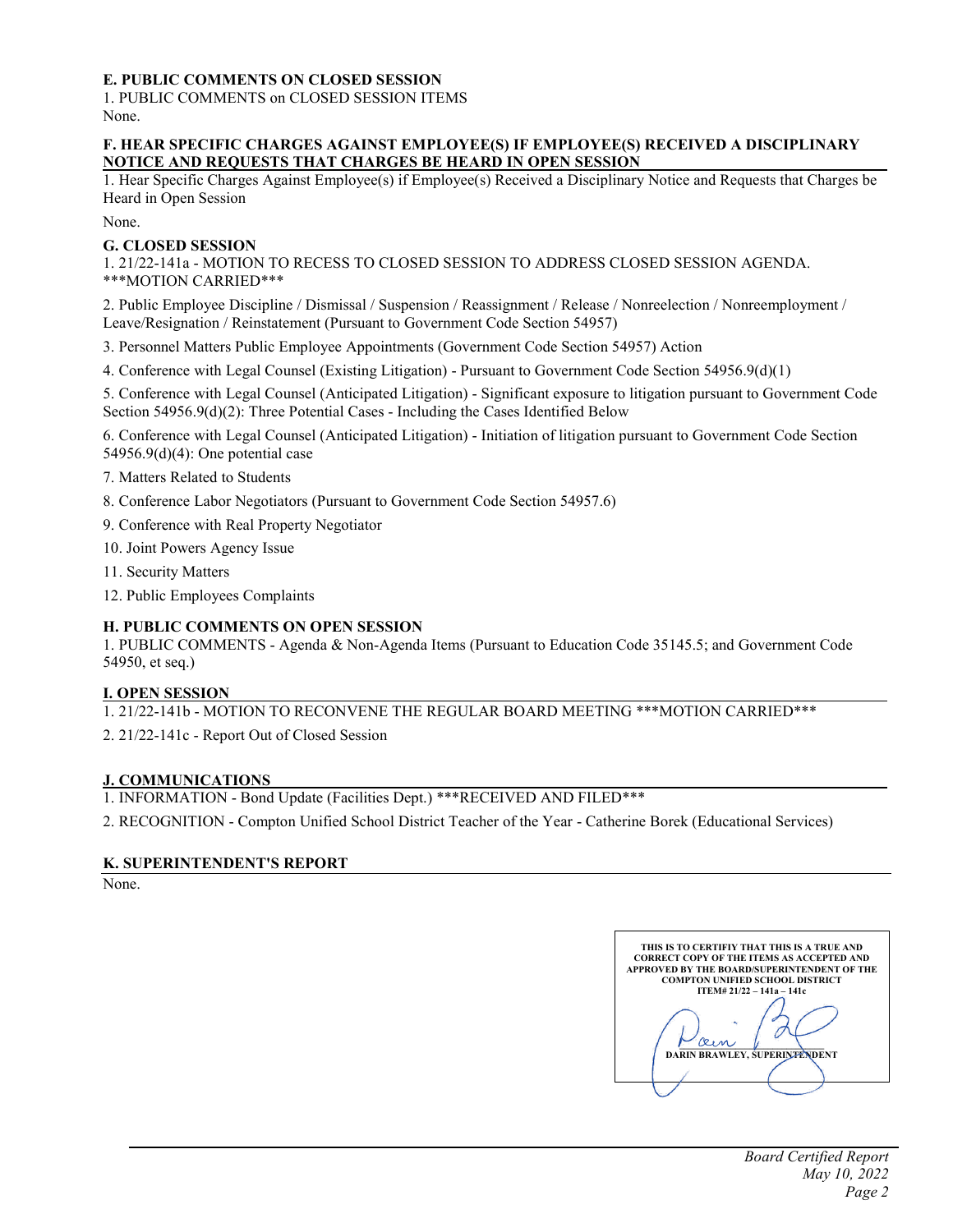## **L. PUBLIC HEARING**

1. MOTION to OPEN the PUBLIC HEARING and OPEN the PUBLIC COMMENTS - Equity Initiatives Charter New Petition Request (Charter Schools Programs) \*\*\*MOTION CARRIED\*\*\*

2. PUBLIC HEARING - Equity Initiatives Charter New Petition Request (Charter Schools Programs)

3. MOTION to CLOSE the PUBLIC HEARING and CLOSE the PUBLIC - Equity Initiatives Charter New Petition Request (Charter Schools Programs) \*\*\*MOTION CARRIED\*\*\*

4. MOTION to OPEN the PUBLIC HEARING and OPEN the PUBLIC COMMENTS - Receipt of Initial Bargaining Proposal from Police Officers Association, AFT Local 6603 to Compton Unified School District and Setting of Public Hearing (Human Resources) \*\*\*MOTION CARRIED\*\*\*

5. Receipt of Initial Bargaining Proposal from Police Officers Association, AFT Local 6603 to Compton Unified School District and Setting of Public Hearing (Human Resources)

6. MOTION to CLOSE the PUBLIC HEARING and CLOSE the PUBLIC COMMENTS - Receipt of Initial Bargaining Proposal from Police Officers Association, AFT Local 6603 to Compton Unified School District and Setting of Public Hearing (Human Resources) \*\*\*MOTION CARRIED\*\*\*

7. MOTION to OPEN the PUBLIC HEARING and OPEN the PUBLIC COMMENTS - Sunshine Proposal from Police Officers Association (POA), AFT Local 6603 to Compton Unified School District (Human Resources)

### \*\*\*MOTION CARRIED\*\*\*

8. PUBLIC HEARING - Sunshine Proposal from Police Officers Association (POA), AFT Local 6603 to Compton Unified School District (Human Resources)

9. MOTION to CLOSED the PUBLIC HEARING and CLOSE the PUBLIC COMMENTS - Sunshine Proposal from Police Officers Association (POA), AFT Local 6603 to Compton Unified School District (Human Resources) \*\*\*MOTION CARRIED\*\*\*

10. MOTION to OPEN the PUBLIC HEARING and OPEN the PUBLIC COMMENTS - Receipt of Initial Bargaining Proposal from Compton Unified School District to Police Officers Association, AFT Local 6603 and Setting of Public Hearing (Human Resources) \*\*\*MOTION CARRIED\*\*\*

11. Receipt of Initial Bargaining Proposal from Compton Unified School District to Police Officers Association, AFT Local 6603 and Setting of Public Hearing (Human Resources)

12. MOTION to CLOSE the PUBLIC HEARING and CLOSE the PUBLIC COMMENTS - Receipt of Initial Bargaining Proposal from Compton Unified School District to Police Officers Association, AFT Local 6603 and Setting of Public Hearing (Human Resources) \*\*\*MOTION CARRIED\*\*\*

13. MOTION to OPEN the PUBLIC HEARING and OPEN the PUBLIC COMMENTS - Sunshine Proposal from Compton Unified School District to Police Officers Association, AFT Local 6603 (Human Resources) \*\*\*MOTION CARRIED\*\*\*

14. PUBLIC HEARING - Sunshine Proposal from Compton Unified School District to Police Officers Association, AFT Local 6603 (Human Resources)

15. MOTION to CLOSE the PUBLIC HEARING and CLOSE the PUBLIC COMMENTS - Sunshine Proposal from Compton Unified School District to Police Officers Association, AFT Local 6603 (Human Resources) \*\*\*MOTION CARRIED\*\*\*

16. MOTION to OPEN the PUBLIC HEARING and OPEN the PUBLIC COMMENTS - Receipt of Initial Bargaining Proposal from Compton Unified School District to Teamsters Local 911 and Setting of Public Hearing (Human Resources) \*\*\*MOTION CARRIED\*\*\*

17. Receipt of Initial Bargaining Proposal from Compton Unified School District to Teamsters Local 911 and Setting of Public Hearing (Human Resources)

18. MOTION to CLOSE the PUBLIC HEARING and CLOSE the PUBLIC COMMENTS - Receipt of Initial Bargaining Proposal from Compton Unified School District to Teamsters Local 911 and Setting of Public Hearing (Human Resources) \*\*\*MOTION CARRIED\*\*\*

19. MOTION to OPEN the PUBLIC HEARING and OPEN the PUBLIC COMMENTS - Receipt of Initial Bargaining Proposal from Teamsters Local 911 to Compton Unified School District and Setting of Public Hearing (Human Resources) \*\*\*MOTION CARRIED\*\*\*

**THIS IS TO CERTIFIY THAT THIS IS A TRUE AND CORRECT COPY OF THE ITEMS AS ACCEPTED AND APPROVED BY THE BOARD/SUPERINTENDENT OF THE COMPTON UNIFIED SCHOOL DISTRICT ITEM# 21/22 – PUBLIC HEARINGS** C **\_\_\_\_\_\_\_\_\_\_\_\_\_\_\_\_\_\_\_\_\_\_\_\_\_\_\_\_\_\_\_ DARIN BRAWLEY, SUPERINTENDENT**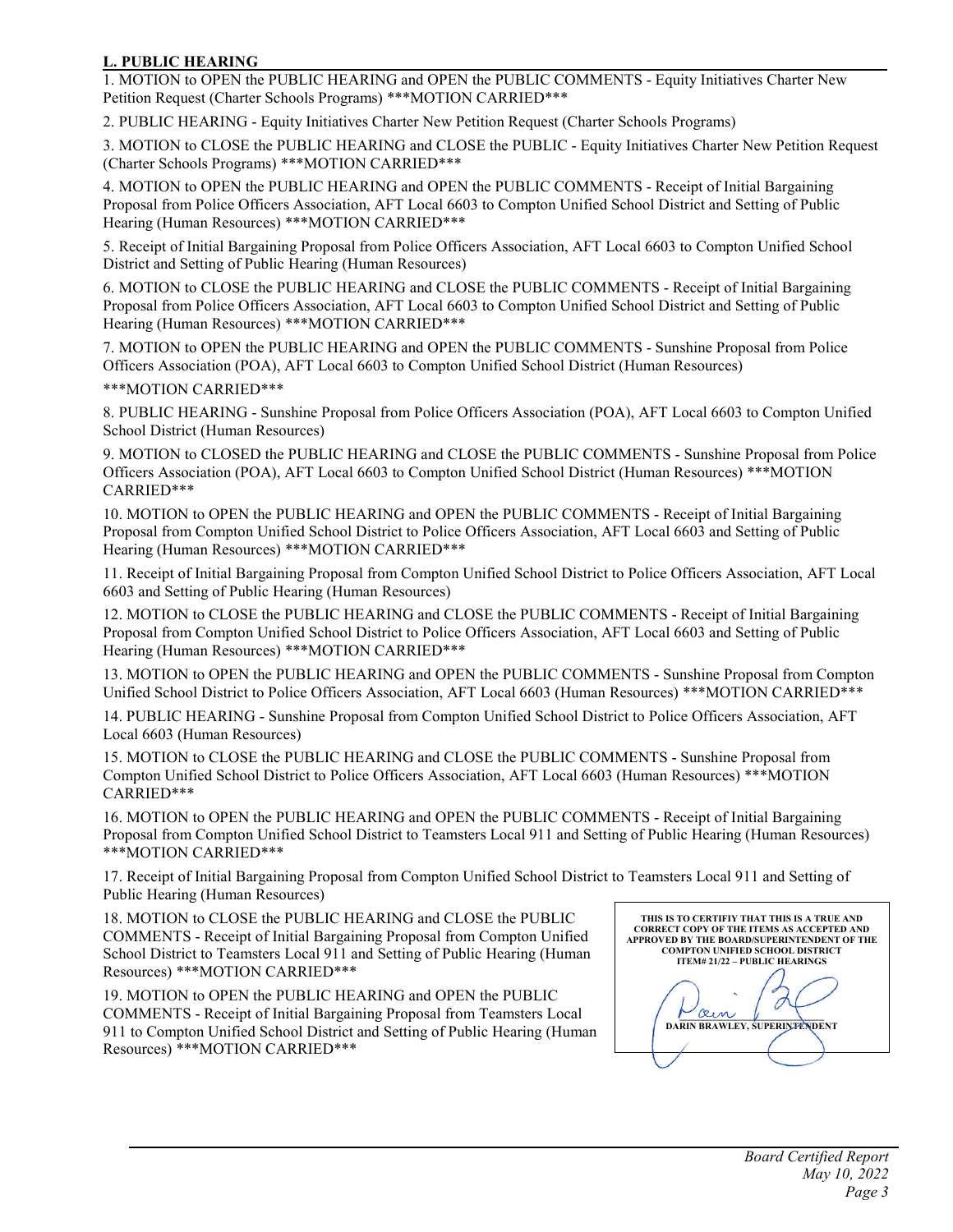# **L. PUBLIC HEARING** *(cont..d)*

20. Receipt of Initial Bargaining Proposal from Teamsters Local 911 to Compton Unified School District and Setting of Public Hearing (Human Resources)

21. MOTION to CLOSE the PUBLIC HEARING and CLOSE the PUBLIC COMMENTS - Receipt of Initial Bargaining Proposal from Teamsters Local 911 to Compton Unified School District and Setting of Public Hearing (Human Resources)

22. MOTION to OPEN the PUBLIC HEARING and OPEN the PUBLIC COMMENTS - Sunshine Proposal from Teamsters Local 911 to Compton Unified School District (Human Resources) \*\*\*MOTION CARRIED\*\*\*

23. PUBLIC HEARING - Sunshine Proposal from Teamsters Local 911 to Compton Unified School District (Human Resources)

24. MOTION to CLOSE the PUBLIC HEARING and CLOSE the PUBLIC COMMENTS - Sunshine Proposal from Teamsters Local 911 to Compton Unified School District (Human Resources) \*\*\*MOTION CARRIED\*\*\*

25. MOTION to OPEN the PUBLIC HEARING and OPEN the PUBLIC COMMENTS -Sunshine Proposal from Compton Unified School District to Teamsters Local 911 (Human Resources) \*\*\*MOTION CARRIED\*\*\*

26. PUBLIC HEARING - Sunshine Proposal from Compton Unified School District to Teamsters Local 911 (Human Resources)

27. MOTION to CLOSE the PUBLIC HEARING and CLOSE the PUBLIC COMMENTS -Sunshine Proposal from Compton Unified School District to Teamsters Local 911 (Human Resources) \*\*\*MOTION CARRIED\*\*\*

# **M. REGIONAL OCCUPATIONAL PROGRAM MEETING**

1. 21/22-142a - Motion to Recess from the Compton Unified School District Board Meeting and Convene to the Regional Occupational Program (ROP) Board Meeting (Refer to Today's ROP Agenda) \*\*\*MOTION CARRIED\*\*\*

2. 21/22-142b - Motion to Reconvene the Regular Meeting \*\*\*MOTION CARRIED\*\*\*

# **N. APPROVAL OF MINUTES**

1. 21/22-143 - Approve the Minutes of the Regular Meeting of April 12, 2022, and the Special Board Meeting of April 20, 2022. \*\*\*APPROVED\*\*\*

# **O. ACTION ITEMS - (Non-Consent)**

1. 21/22-1264 - Travel - 2022 Washington, D.C. / New York Trip (Advanced Placement (AP) Students) (Centennial High School / Educational Services) \*\*\*APPROVED\*\*\*

2. 21/22-1265 - Travel – Moonwater Farm, Compton, CA (Educational Services) \*\*\*APPROVED\*\*\*

3. 21/22-1281 - Travel - Company of Angels - Los Angeles, CA (Whaley Middle School / Educational Services) \*\*\*APPROVED\*\*\*

4. 21/22-1299 - Travel - Summer Life Skills Football Camp, San Bernardino, CA (Compton, Dominguez, Centennial High Schools / Educational Services) \*\*\*APPROVED\*\*\*

5. **ADDENDUM TO THE AGENDA -** *This item was brought to the attention of the Board after the posting of the agenda. Pursuant to California Government Code 54954.2 §E3. No action or discussion shall be undertaken on any item not appearing on the posted agenda, except that members of a legislative body or its staff may briefly respond to statements made or questions posed by persons exercising their public testimony rights under [Section 54954.3.](https://1.next.westlaw.com/Link/Document/FullText?findType=L&originatingContext=document&transitionType=DocumentItem&pubNum=1000211&refType=LQ&originatingDoc=I7c2483101af811e98d8ffd1464e83236&cite=CAGTS54954.3)*

Due to under staffing in the fiscal services department and the recent resignation of the Director of Fiscal and support personnel in the department, management is requesting additional time to prepared the budget related to the LCAP. Originally the Board meetings were scheduled for June  $14<sup>th</sup>$  and June  $20<sup>th</sup>$  they are requesting the meetings to be changed to June  $21<sup>st</sup>$  and June  $28<sup>th</sup>$ .

Motion to Add the Addendum to the agenda.

 $21/22-1400$  - Move the regularly scheduled Board meetings from June  $14<sup>th</sup>$ and June  $20^{th}$  to June  $21^{st}$  and June  $28^{th}$ .

PUBLIC COMMENTS – On the Addendum to the Agenda - Agenda & Non-Agenda Items (Pursuant to Education Code 35145.5; and Government Code 54950, et seq.)

None.

Motion to Approve 21/22-1400 - Move the regularly scheduled Board meetings from June  $14<sup>th</sup>$  and June  $20<sup>th</sup>$  to June  $21<sup>st</sup>$  and June  $28<sup>th</sup>$ .

| THIS IS TO CERTIFIY THAT THIS IS A TRUE AND<br><b>CORRECT COPY OF THE ITEMS AS ACCEPTED AND</b><br><b>APPROVED BY THE BOARD/SUPERINTENDENT OF THE</b><br><b>COMPTON UNIFIED SCHOOL DISTRICT</b> |
|-------------------------------------------------------------------------------------------------------------------------------------------------------------------------------------------------|
| ITEM# 21/22 - 142a-1400                                                                                                                                                                         |
| <b>DARIN BRAWLEY, SUPERINTENDENT</b>                                                                                                                                                            |
|                                                                                                                                                                                                 |
|                                                                                                                                                                                                 |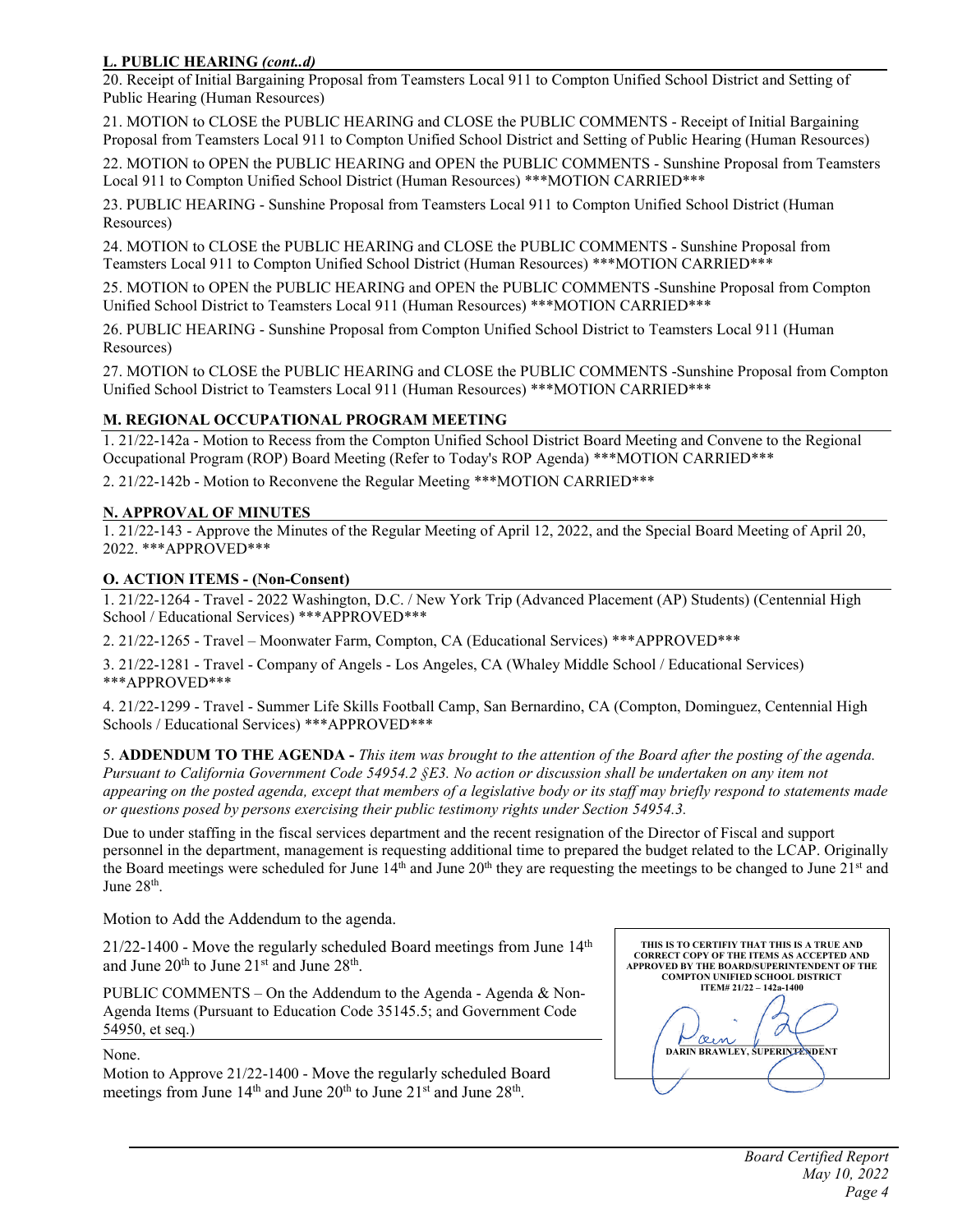**P. ACTION - BUSINESS/CONSENT ITEMS (Routine Matters) - Consent Items are considered routine and will be** enacted, approved, adopted by one motion unless a request for removal, discussion or explanation is received from **any Board Member or member of the public in attendance.**

1. MOTION TO APPROVE CONSENT AGENDA ITEMS ARE: 21/22- 144, 1219, 1255, 1257, 1258, 1259, 1260, 1261, 1267, 1268, 1270, 1271, 1272, 1274, 1276, 1277, 1278, 1279, 1283, 1287, 1288, 1290, 1291, 1292, 1293, 1294, 1295, 1296, 1297, 1298, 1306, 1307, 1308, 1310, 2045, 2046, 2048, 2050, 2051, 3016, 4051, 4052, 5065, 5082, 5083, 5084, 5085, 5086, 5090, 5091, 5092\*\*\*MOTION CARRIED\*\*\*

2. 21/22-144 - Applications to Attend Professional Conferences/Workshops/School Business Meeting\*\*\*APPROVED\*\*\*

3. 22/23–1219 - Software Agreement Nearpod Inc (Web-Based Lesson Planning) (Educational Technology) \*\*\*APPROVED\*\*\*

4. 21/22-1255 - Resolution No. 21/22-43 - Authorizing Teleconferenced Meetings Pursuant To AB 361 (Board of Trustees) \*\*\*APPROVED\*\*\*

5. 21/22-1257 - Interagency Agreement Between the Local Education Agency (LEA) Compton / SELPA and Children's Institute (Early Childhood Education) \*\*\*APPROVED\*\*\*

6. 21/22- 1258 Consultant Agreement - Los Angeles Universal Preschool (DBA: Child360) Quality Improvement Solutions: 2022 Summer Professional Development Institute (Early Childhood Education) \*\*\*APPROVED\*\*\*

7. 21/22-1259 - Software Agreement - Nearpod, Inc. (Digital Site Licenses to Flocabulary for all teachers ) (English Learner Services/Educational Services) \*\*\*APPROVED\*\*\*

8. 21/22-1260 - Software Agreement - Nearpod, Inc. (Nearpod English Learner K-12 Software for all Teachers/Students) (English Learner Services/Educational Services) \*\*\*APPROVED\*\*\*

9. 21/22-1261 - Software Agreement - Imagination Station, Inc dba Istation (Platinum Remote Professional Development Package for Teachers and Students) (English Learner Services/Educational Services) \*\*\*APPROVED\*\*\*

10. 21/22-1267 - Affiliation Agreement - Gradeslam America, Inc. (Student Tutoring) (Educational Services) \*\*\*APPROVED\*\*\*

11. 21/22-1268 - Affiliation Agreement - Harlem Lacrosse and Leadership Corporation (Programs for 6th–12th Grade Students) (Educational Services) \*\*\*APPROVED\*\*\*

12. 22/23 – 1270 - Software Agreement - Smartest EDU, Inc. (DBA: Formative) and Compton Unified School District (CUSD) (Web-Based Assessment Tool for Teachers) (Educational Technology Department) \*\*\*APPROVED\*\*\*

13. 22/23–1271 - Memorandum of Understanding (MOU) - Los Angeles SMSA Limited Partnership (dba Verizon Wireless) to provide coordination and support to complete the VIL project at Tibby Elementary, Laurel Elementary, Whaley Middle and Willowbrook Middle School (Educational Technology) \*\*\*APPROVED\*\*\*

14. 21/22-1272 - Consultant Agreement- Lee Ann Jung, dba. Lead Inclusion, LLC (professional development) (Office of Special Education / SELPA) \*\*\*APPROVED\*\*\*

15. 21/22-1274 - Consultant Agreement - Olivarez Madruga Law Organization, LLP (Legal Counsel/Representation & Professional Development) (Special Education) \*\*\*APPROVED\*\*\*

16. 21/22-1276 Consultant Agreement - Girls Make Beats, Inc. (GMB) (Educational Services) \*\*\*APPROVED\*\*\*

17. 21/22-1277 - Software Services Agreement - Early Learning Solutions (Math Shelf) (Early Childhood Education) \*\*\*APPROVED\*\*\*

18. 21/22-1278 - Consultant Agreement - Axiom Advisors & Consultants Inc. dba Axiom Analytix (School Accountability Report Cards) (Research and Evaluation) \*\*\*APPROVED\*\*\*

19. 21/22-1279 - Affiliation Agreement - Project Scientist (DBA: Project Scientist) (After-School STEM Enrichment Program) (Longfellow and Rosecrans Elementary Schools / Educational Services) \*\*\*APPROVED\*\*\*

20. 21/22-1283 - Affiliation Agreement - Junior Achievement of Southern California, Inc. (JA) (Educational Services) \*\*\*APPROVED\*\*\*

21. 22/23-1287 - Memorandum of Understanding (MOU) Amendment No 2 to Item #19/20-1108 (09/11/19) between Compton Unified School District (CUSD) Davis Middle School and Arizona State University (ASU) (Educational Technology) \*\*\*APPROVED\*\*\*

**THIS IS TO CERTIFIY THAT THIS IS A TRUE AND CORRECT COPY OF THE ITEMS AS ACCEPTED AND APPROVED BY THE BOARD/SUPERINTENDENT OF THE COMPTON UNIFIED SCHOOL DISTRICT ITEM# 21/22 – 1400 - 1278** 0 **\_\_\_\_\_\_\_\_\_\_\_\_\_\_\_\_\_\_\_\_\_\_\_\_\_\_\_\_\_\_\_ DARIN BRAWLEY, SUPERINTENDENT**

22. 21/22-1288 - Consultant Agreement - Steven Dorsey, DBA: BDS Consulting (Summer Professional Development) Child Welfare and Attendance/Educational Services) \*\*\*APPROVED\*\*\*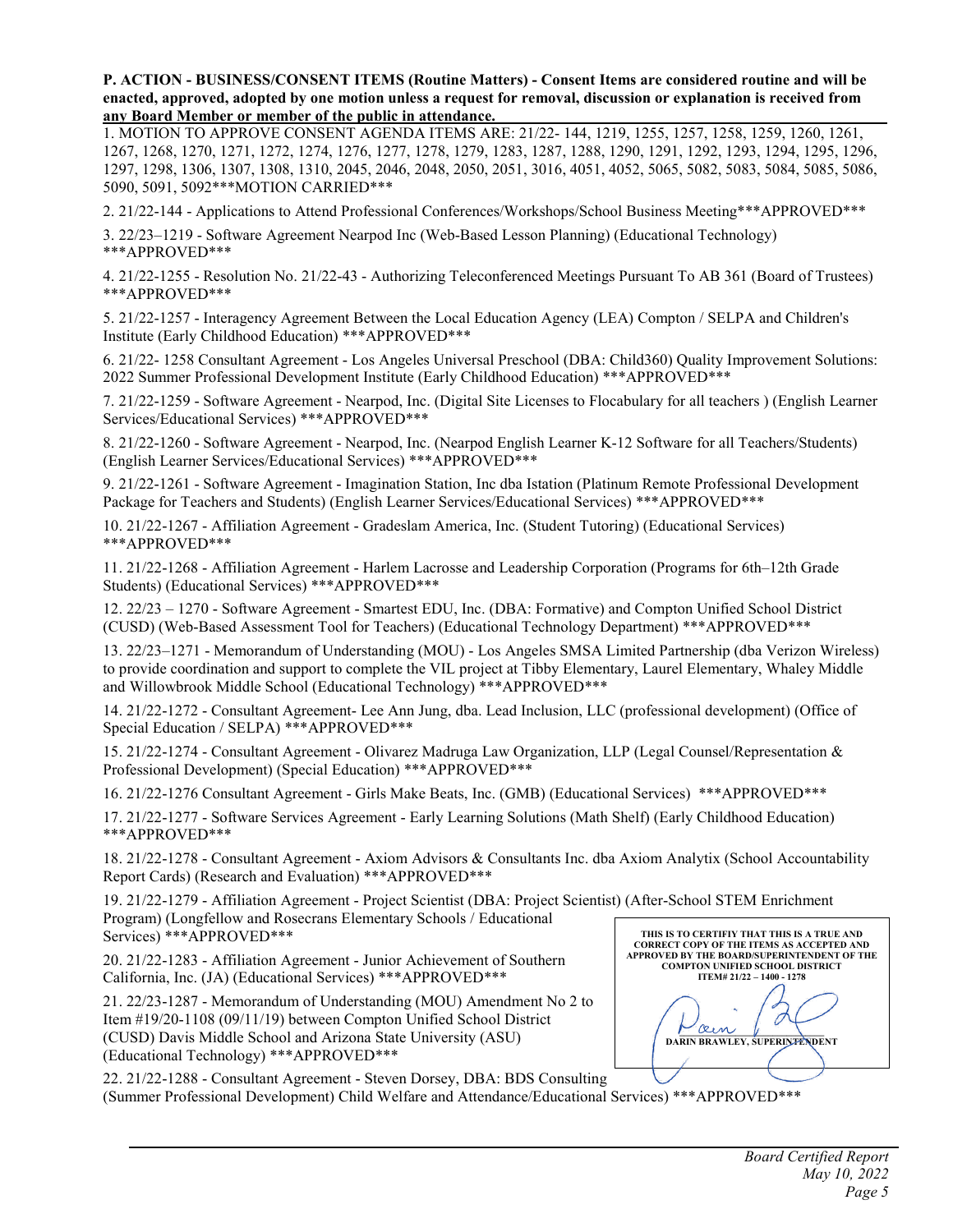23. 21/22-1290- Consultant Agreement - Young Musicians Foundation (Teaching Artists Program) (Educational Services) \*\*\*APPROVED\*\*\*

24. 21/22-1291 - Consultant Agreement - Actors Gang Inc (DBA: Actors' Gang) (Kelly Elementary, King Elementary, Mayo Elementary, McKinley Elementary, Davis Middle, and Whaley Middle Schools /Educational Services) \*\*\*APPROVED\*\*\*

25. 21/22-1292- Affiliation Agreement - Plenty Unlimited Inc. (Mentorship Program for Students) (Jefferson Elementary School / Educational Services) \*\*\*APPROVED\*\*\*

26. 21/22-1293 - Software Services Agreement - 9 Dots Community Learning Center (Summer Coding Program) (Educational Services) \*\*\*APPROVED\*\*\*

27. 21/22-1294 - Consultant Agreement - P.S Arts (Summer Arts Program) (Educational Services) \*\*\*APPROVED\*\*\*

28. 21/22-1295 - Consultant Agreement - California State University, Dominguez Hills Foundation (Project REACH Initiative) (Educational Services) \*\*\*APPROVED\*\*\*

29. 21/22-1296 - Consultant Agreement - California State University, Dominguez Hills Foundation (Project RISE: Math Intervention Tutors for Students in Grades K-12) (Educational Services) \*\*\*APPROVED\*\*\*

30. 21/22-1297 - Memorandum of Understanding - Amendment No. 1 to Item 21/22-1184 (2/15/22) - Gizette Knight (DBA: Shining Light Foundation) (Black History Month Mural Project) (Educational Services) \*\*\*APPROVED\*\*\*

31. 21/22-1298 - Consultant Agreement - Willowbrook Inclusion Network (Safe Passages) (Carver and King Elementary Schools) (Educational Services) \*\*\*APPROVED\*\*\*

32. 21/22-1306 - Resolution 21/22-45 as Asian American and Pacific Islander Month (Business and Administrative Services) \*\*\*APPROVED\*\*\*

33. 21/22-1307 - Resolution No. 21/22-46 - California Day of the Teacher (Business and Administrative Services) \*\*\*APPROVED\*\*\*

34. 21/22-1308 - Resolution No. 21/22-47 - Classified School Employee Week (Business and Administrative Services) \*\*\*APPROVED\*\*\*

35. 21/22-1310 - Approve the First Reading and Waive the Second Reading of Board Policies and Administrative Regulations BP/AR 6171 Title I Programs (Special Projects) \*\*\*APPROVED\*\*\*

36. 21/22-2045 - Directed Teaching Agreement - Pepperdine Graduate School of Education and Psychology (Human Resources) \*\*\*APPROVED\*\*\*

37. 21/22-2046 - Memorandum of Understanding between Compton Unified School District and Concordia University Irvine (Educational Field Experiences) (Human Resources) \*\*\*APPROVED\*\*\*

38. 21/22-2048 - Certificated Personnel Actions (Human Resources) \*\*\*APPROVED\*\*\*

39. 21/22-2050 - Adopt Initial Proposal from Compton Unified School District to Police Officers Association, AFT Local 6603 (Human Resources) \*\*\*APPROVED\*\*\*

40. 21/22-2051 - Adopt the Initial Proposal from Compton Unified School District to Teamsters Local 911 (Human Resources) \*\*\*APPROVED\*\*\*

41. 2021/22-3016 - Classified Personnel Actions (Personnel Commission) \*\*\*APPROVED\*\*\*

42. 21/22-4051 - Use of Facilities Request (Facilities, Maintenance, Operations, and Transportation) \*\*\*APPROVED\*\*\*

43. 21/22-4052 - **PULLED** *(For Discussion and Separate Vote)* Consultant Agreement - DLR Group Architect Firm (Provide Architectural and Engineering Services for Athletic Fields for New Compton High School) (Facilities, Maintenance, Operations, and Transportation) *Accept the amendment as follows: approve the consultant agreement with DLR to provide* architectural and engineering services for the athletic fields for the reconstruction of Compton High School effective May 11, 2022 to September 30, 2025 not to exceed \$962,500.00 with the caveat that it must return to the Board for any further *approval to change orders.*

44. 20/21-5065 - Removal Obsolete Surplus Equipment (Central Warehouse) \*\*\*APPROVED\*\*\*

45. 21/22-5082 - Purchase Order List (Business and Administrative Services) \*\*\*APPROVED\*\*\*

46. 21/22-5083 - Commercial Warrant Summary (Business and Administrative Services) \*\*\*APPROVED\*\*\*

47. 21/22-5084 - Grants, Awards, and Donations (Business and Administrative Services) \*\*\*APPROVED\*\*\*

| THIS IS TO CERTIFIY THAT THIS IS A TRUE AND<br><b>CORRECT COPY OF THE ITEMS AS ACCEPTED AND</b><br><b>APPROVED BY THE BOARD/SUPERINTENDENT OF</b><br>THE COMPTON UNIFIED SCHOOL DISTRICT |
|------------------------------------------------------------------------------------------------------------------------------------------------------------------------------------------|
| ITEM# 21/22 - 1279-4051                                                                                                                                                                  |
| <b>DARIN BRAWLEY, SUPERINTENDENT</b>                                                                                                                                                     |
|                                                                                                                                                                                          |
|                                                                                                                                                                                          |